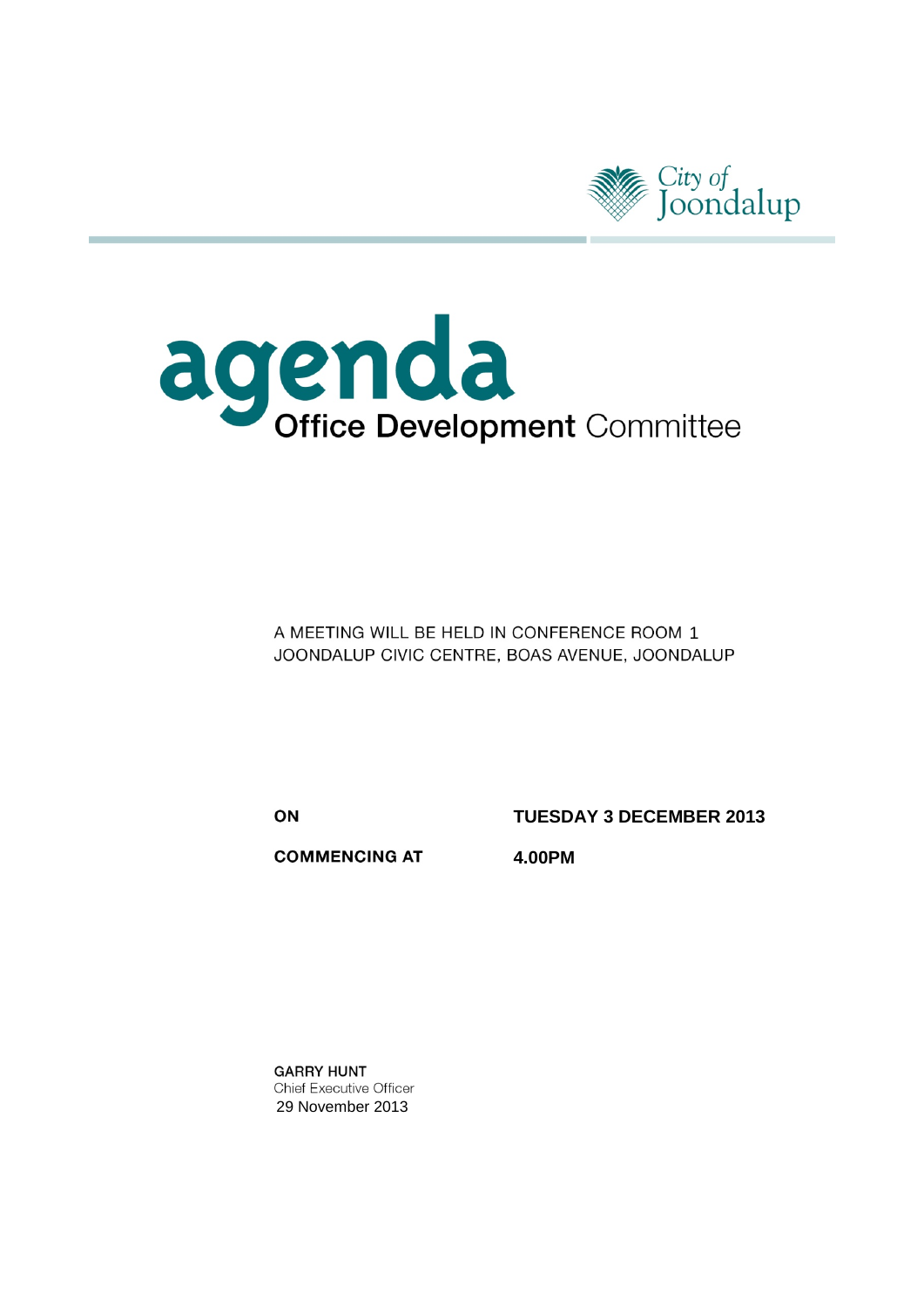# **PROCEDURES FOR PUBLIC QUESTION TIME**

The following procedures for the conduct of Public Question Time were adopted at the Council meeting held on 19 November 2013:

Where a meeting of a committee is open to the public the procedures for public question time and public statement time apply. In this regard these procedures are amended by substituting "Council" with "Committee" to provide proper context.

# **Questions asked verbally**

- 1 Members of the public are invited to ask questions at Council Meetings.
- 2 Questions asked at an Ordinary Council meeting must relate to a matter that affects the City of Joondalup. Questions asked at a Special meeting of Council must relate to the purpose for which the meeting has been called.
- 3 A register will be provided for those persons wanting to ask questions to enter their name. Persons will be requested to come forward in the order in which they are registered, and to give their name and full address.
- 4 Public question time will be limited to two minutes per member of the public, with a limit of two verbal questions per member of the public.
- 5 Statements are not to precede the asking of a question during public question time. Statements should be made during public statement time.
- 6 Members of the public are encouraged to keep their questions brief to enable everyone who desires to ask a question to have the opportunity to do so.
- 7 Public question time will be allocated a minimum of 15 minutes and may be extended in intervals of up to 10 minutes by resolution of Council, but the total time allocated for public questions to be asked and responses to be given is not to exceed 35 minutes in total. Public question time is declared closed following the expiration of the allocated time period, or earlier than such time where there are no further questions.
- 8 Questions are to be directed to the Presiding Member and shall be asked politely, in good faith, and are not to be framed in such a way as to reflect adversely or be defamatory on a particular Elected Member or City employee. The Presiding Member shall decide to:
	- accept or reject any question and his/her decision is final
	- nominate a member of the Council and/or City employee to respond to the question or
	- take a question on notice. In this case a written response will be provided as soon as possible, and included in the agenda of the next Council meeting.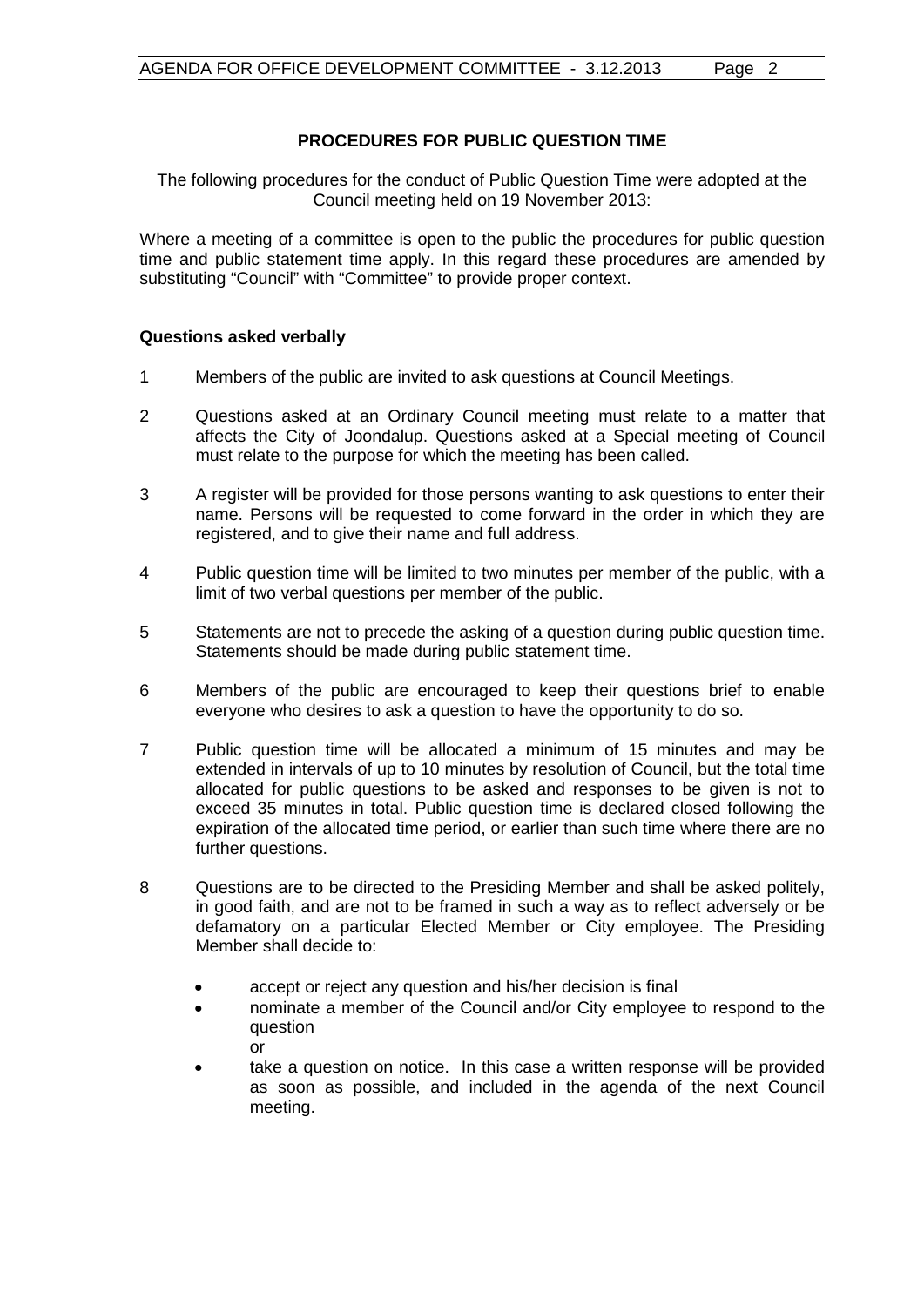- 9 Where an Elected Member is of the opinion that a member of the public is:
	- asking a question at a Council meeting, that does not relate to a matter affecting the City or
	- making a statement during public question time,

they may bring it to the attention of the Presiding Member who will make a ruling.

- 10 Questions and any response will be summarised and included in the minutes of the Council meeting.
- 11 It is not intended that question time should be used as a means to obtain information that would not be made available if it was sought from the City's records under Section 5.94 of the *Local Government Act 1995* or the *Freedom of Information Act 1992* (FOI Act 1992). Where the response to a question(s) would require a substantial commitment of the City's resources, the Chief Executive Officer (CEO) will determine that it is an unreasonable impost upon the City and refuse to provide it. The CEO will advise the member of the public that the information may be sought in accordance with the FOI Act 1992.

# **Questions in Writing – (Residents and/or ratepayers of the City of Joondalup only)**

- 1 Only City of Joondalup residents and/or ratepayers may submit questions to the City in writing.
- 2 Questions asked at an Ordinary Council meeting must relate to a matter that affects the City of Joondalup. Questions asked at a Special meeting of Council must relate to the purpose for which the meeting has been called.
- 3 The City will accept a maximum of five written questions per City of Joondalup resident/ratepayer. To ensure equality and consistency, each part of a multi-part question will be treated as a question in its own right.
- 4 Questions lodged by 9.00am on the day immediately prior to the scheduled Council meeting will be responded to, where possible, at the Council meeting. These questions, and their responses, will be distributed to Elected Members and made available to the public in written form at the meeting.
- 5 The Presiding Member shall decide to accept or reject any written question and his/her decision is final. Where there is any concern about a question being offensive, defamatory or the like, the Presiding Member will make a determination in relation to the question. Questions determined as offensive, defamatory or the like will not be published. Where the Presiding Member rules questions to be out of order, an announcement to this effect will be made at the meeting, including the reason(s) for the decision.
- 6 The Presiding Member may rule questions out of order where they are substantially the same as questions previously submitted and responded to.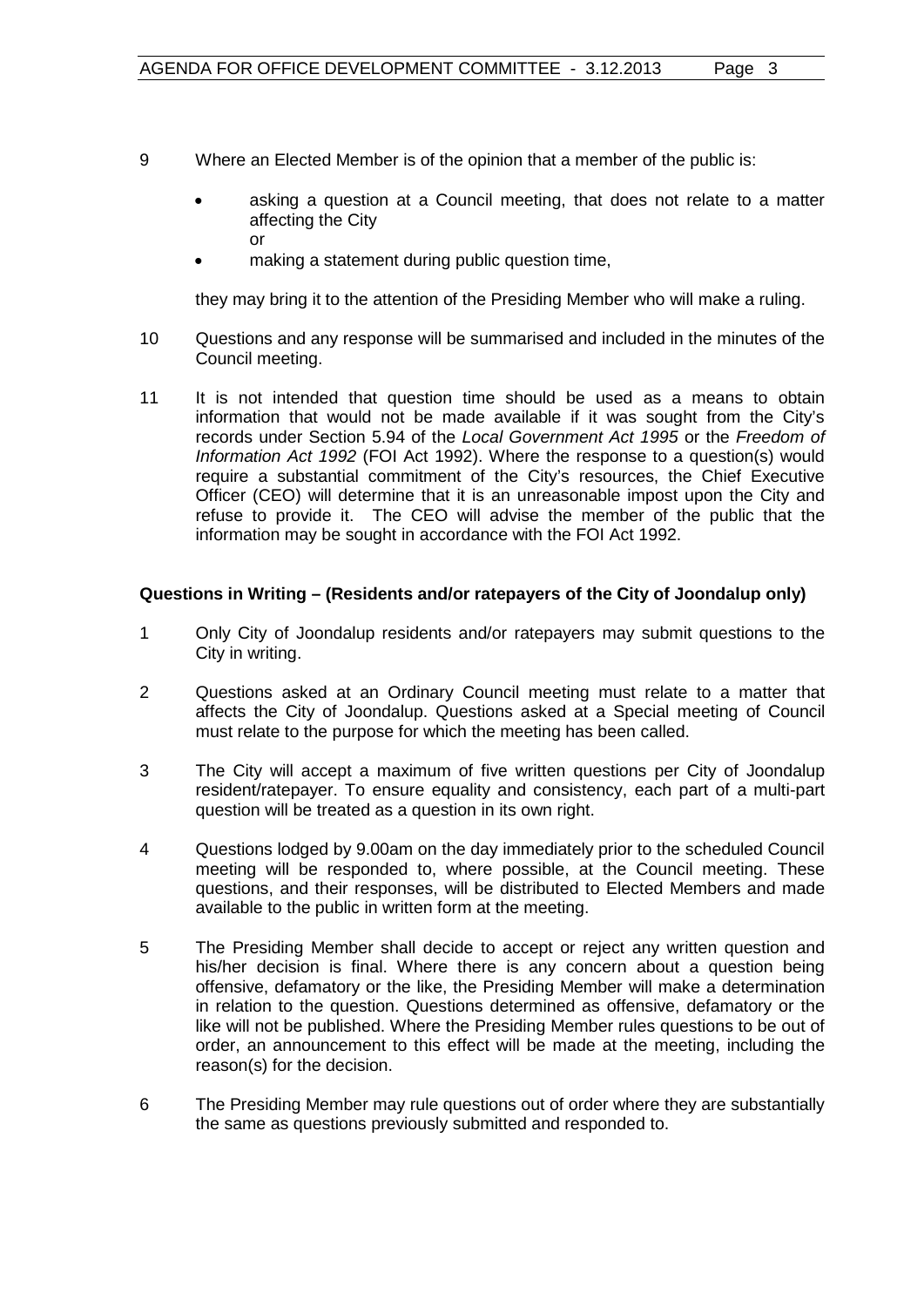- 7 Written questions unable to be responded to at a Council meeting will be taken on notice. In this case, a written response will be provided as soon as possible and included on the agenda of the next Council meeting.
- 8 A person who submits written questions may also ask questions at a Council meeting and questions asked verbally may be different to those submitted in writing.
- 9 Questions and any response will be summarised and included in the minutes of the Council meeting.
- 10 It is not intended that question time should be used as a means to obtain information that would not be made available if it was sought from the City's records under Section 5.94 of the *Local Government Act 1995* or the *Freedom of Information Act 1992* (FOI Act 1992). Where the response to a question(s) would require a substantial commitment of the City's resources, the Chief Executive Officer (CEO) will determine that it is an unreasonable impost upon the City and may refuse to provide it. The CEO will advise the member of the public that the information may be sought in accordance with the FOI Act 1992.

#### **DISCLAIMER**

Responses to questions not submitted in writing are provided in good faith and as such, should not be relied upon as being either complete or comprehensive.

# **PROCEDURES FOR PUBLIC STATEMENT TIME**

The following procedures for the conduct of Public Statement Time were adopted at the Council meeting held on 19 November 2013:

- 1 Members of the public are invited to make statements, either verbally or in writing, at Council meetings.
- 2 Statements made at an Ordinary Council meeting must relate to a matter that affects the City of Joondalup. Statements made at a Special meeting of Council must relate to the purpose for which the meeting has been called.
- 3 A register will be provided for those persons wanting to make a statement to enter their name. Persons will be requested to come forward in the order in which they are registered, and to give their name and full address.
- 4 Public statement time will be limited to two minutes per member of the public.
- 5 Members of the public are encouraged to keep their statements brief to enable everyone who desires to make a statement to have the opportunity to do so.
- 6 Public statement time will be allocated a maximum time of 15 minutes. Public statement time is declared closed following the 15 minute allocated time period, or earlier than such time where there are no further statements.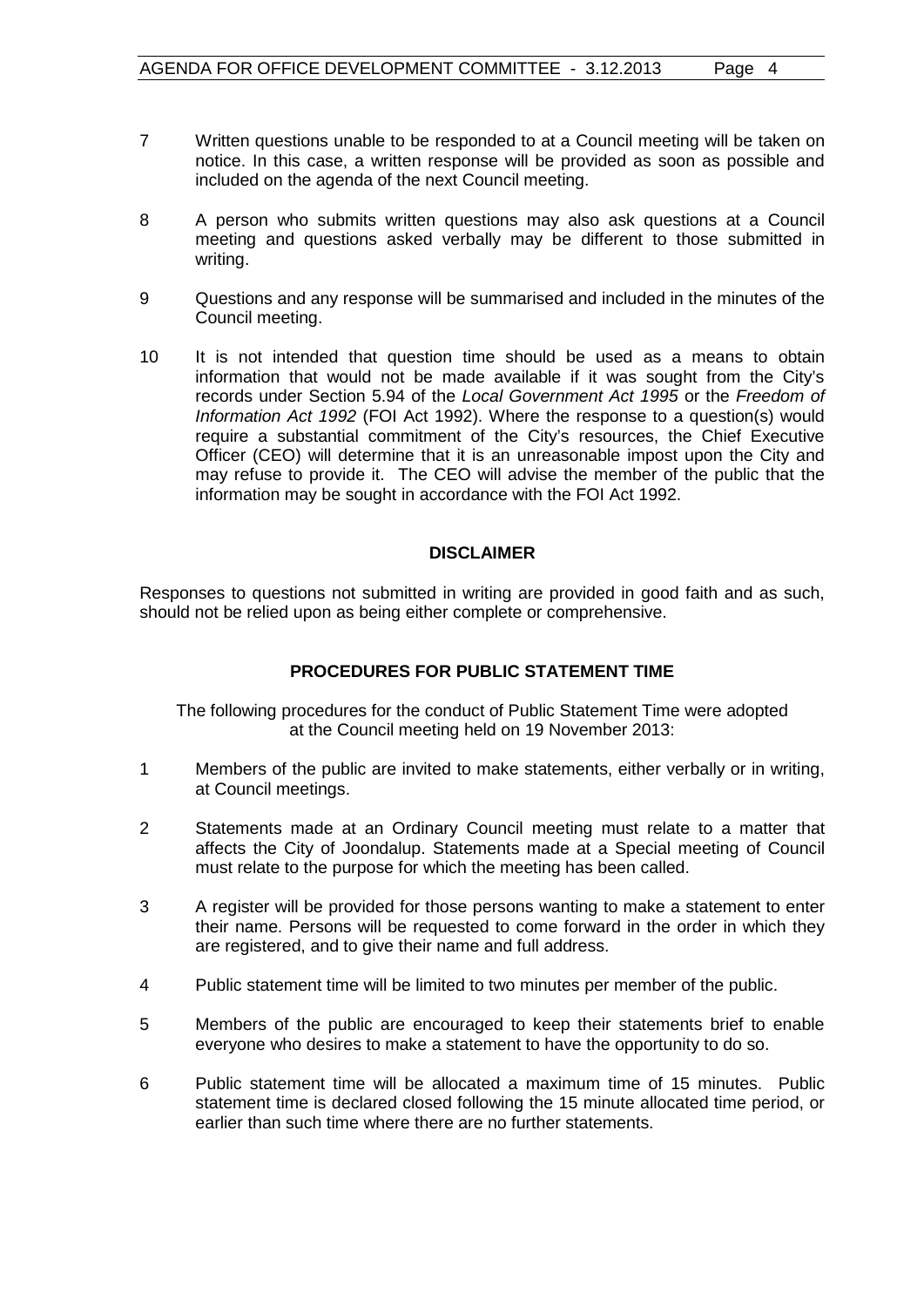- 7 Statements are to be directed to the Presiding Member and are to be made politely in good faith and are not to be framed in such a way as to reflect adversely or be defamatory on a particular Elected Member or City employee.
- 8 Where an Elected Member is of the opinion that a member of the public is making a statement at a Council meeting, that does not relate to a matter affecting the City, they may bring it to the attention of the Presiding Member who will make a ruling.
- 9 A member of the public attending a Council meeting may present a written statement rather than making the statement verbally if he or she so wishes.
- 10 Statements will be summarised and included in the minutes of the Council meeting.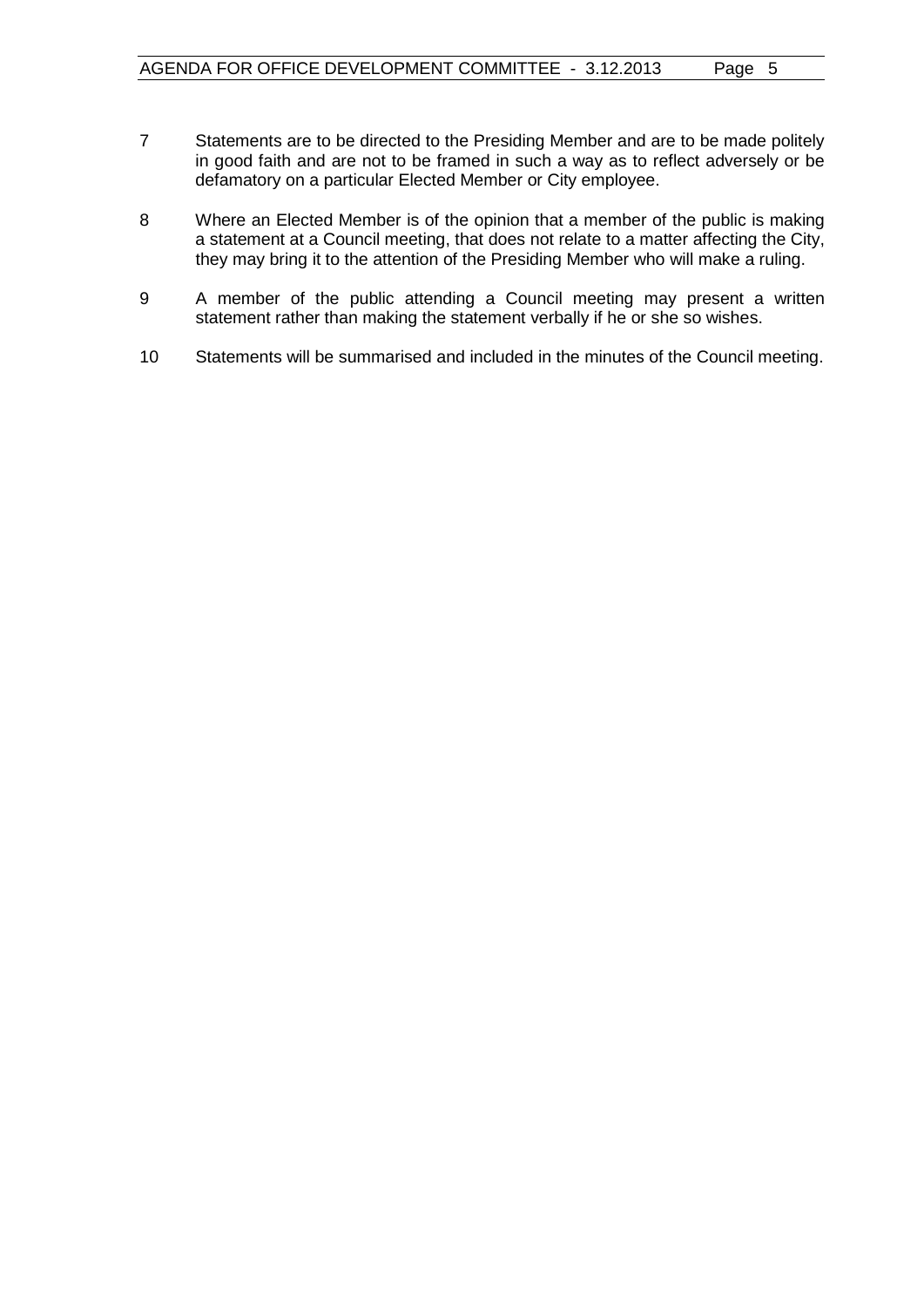# **TABLE OF CONTENTS**

| Item No. | <b>Title</b>                                                                               | Page No. |
|----------|--------------------------------------------------------------------------------------------|----------|
|          | <b>Declaration of Opening</b>                                                              | 8        |
|          | <b>Declarations of Interest</b>                                                            | 8        |
|          | <b>Public Question Time</b>                                                                | 8        |
|          | <b>Public Statement Time</b>                                                               | 8        |
|          | Apologies/Leave of absence                                                                 | 8        |
|          | <b>Confirmation of Minutes</b>                                                             | 9        |
|          | without<br>Announcements by the<br><b>Presiding</b><br>Member<br>discussion                | 9        |
|          | Identification of matters for which the meeting may be<br>closed to the public             | 9        |
|          | <b>Petitions and deputations</b>                                                           | 9        |
|          | <b>Reports</b>                                                                             | 10       |
| 1        | Confidential - Joondalup City Centre Commercial<br>Office<br>Development - Progress Report | 10       |
|          | <b>Urgent Business</b>                                                                     | 11       |
|          | Motions of which previous notice has been given                                            | 11       |
|          | <b>Requests for Reports for future consideration</b>                                       | 11       |
|          | <b>Closure</b>                                                                             | 11       |

# **Note:**

Clause 15.10 of the City's *Meeting Procedures Local Law 2013* states:

*This local law applies generally to committee meetings except for clause 7.1 in respect of members seating and clause 7.8 in respect of limitation on member's speaking.*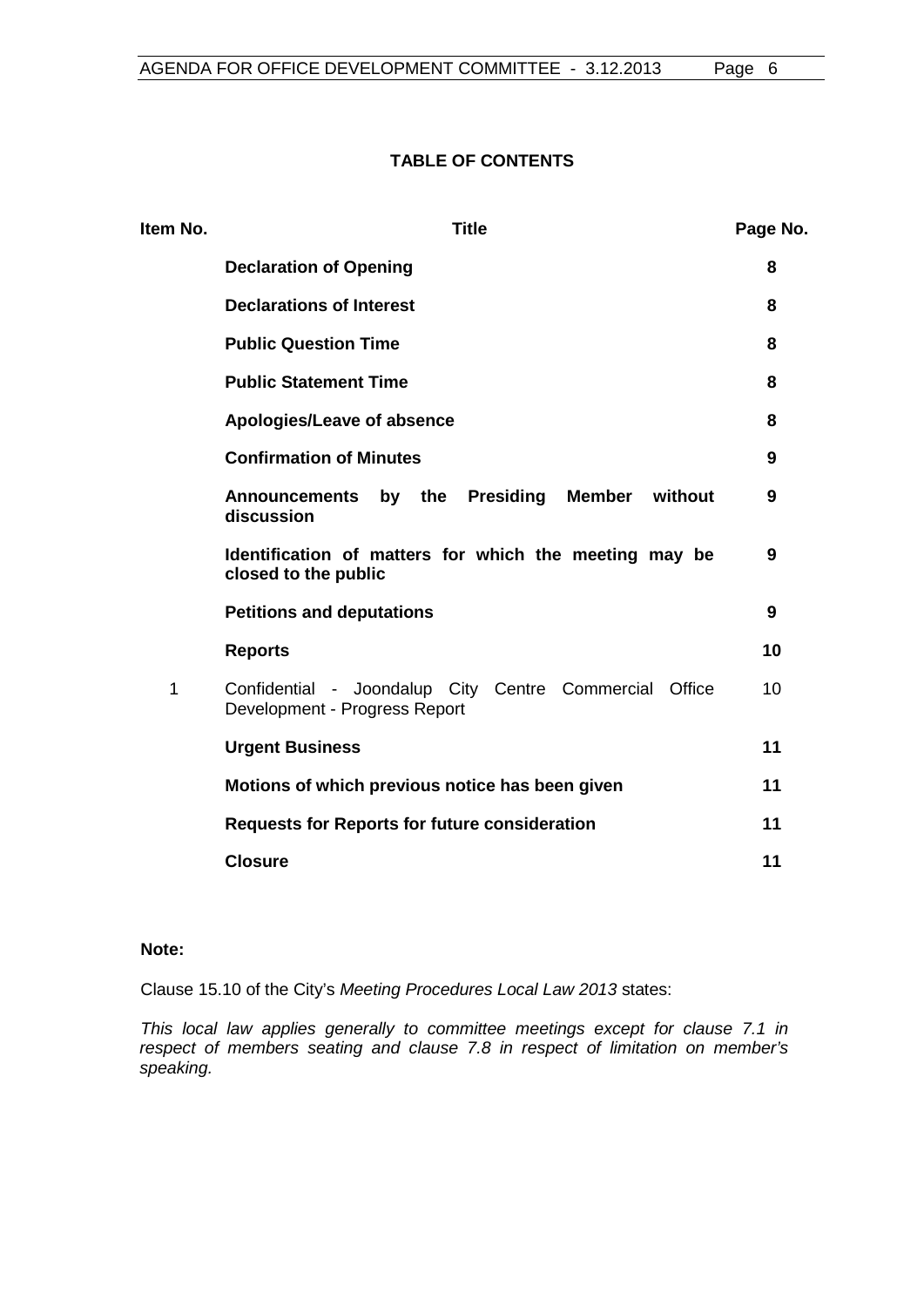# **CITY OF JOONDALUP**

Notice is hereby given that a meeting of the **Office Development Committee** will be held in Conference Room 1, Joondalup Civic Centre, Boas Avenue, Joondalup on **Tuesday 3 December 2013** commencing at **4.00pm.**

GARRY HUNT **Chief Executive Officer Joseph According to the Chief Executive Officer Joseph According to the Chief According to the Chief According to the Chief According to the Chief According to the Chief According to the Chief Acco** 29 November 2013 Western Australia

# **AGENDA**

# **Committee Members (6)**

#### **Committee Members**

Mayor Troy Pickard *Presiding Member* Cr Liam Gobbert Cr Kerry Hollywood<br>Cr Tom McLean, JP **Deputy Presiding Member** Mr Garry Hunt, Chief Executive Officer Ms Dale Page, Director Planning and Community Development

# **Quorum for Meetings (3)**

The quorum for a meeting is to be at least 50% of the number of offices (whether vacant or not) of members of the committee.

#### **Simple Majority:**

A simple majority is to be more than 50% of those members present at the meeting.

# **Absolute Majority (4):**

An absolute majority vote is to be more than 50% of the number of officers (whether vacant or not) of the committee.

#### **Casting Vote:**

In the event that the vote on a motion is tied, the presiding person must cast a second vote.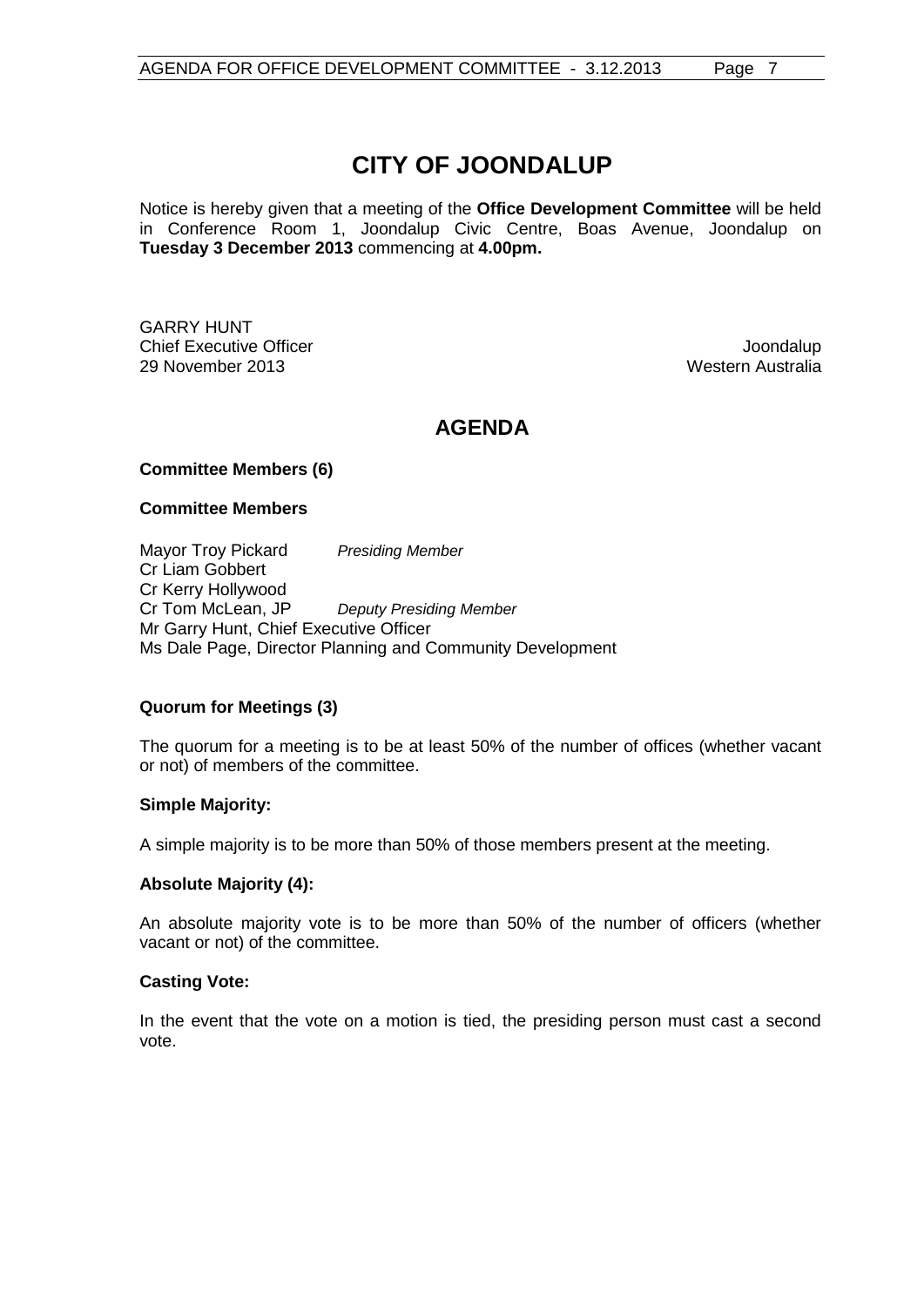# *Terms of Reference*

To provide advice and make recommendations to Council on:

- *the preferred location for the development of the Joondalup City Centre Commercial Office Development*
- *the architectural design elements to be incorporated into the Joondalup City Centre Commercial Office Development*
- *the core components to be included in the Joondalup City Centre Office Development*
- *the development models and financial structures to progress the Joondalup City Centre Commercial Office Development, including expressions of interest*
- *the options for the ongoing management and utilisation of the Joondalup City Centre Commercial Office Development.*

#### *Delegated Authority*

*The Office Development Committee has delegated authority to make appropriate decisions on behalf of Council that are aligned with the Committee's Terms of Reference and in accordance with the constraints of the Local Government Act 199*5.

# <span id="page-7-0"></span>**DECLARATION OF OPENING**

<span id="page-7-1"></span>**DECLARATIONS OF INTEREST**

<span id="page-7-2"></span>**PUBLIC QUESTION TIME**

<span id="page-7-3"></span>**PUBLIC STATEMENT TIME**

<span id="page-7-4"></span>**APOLOGIES/LEAVE OF ABSENCE**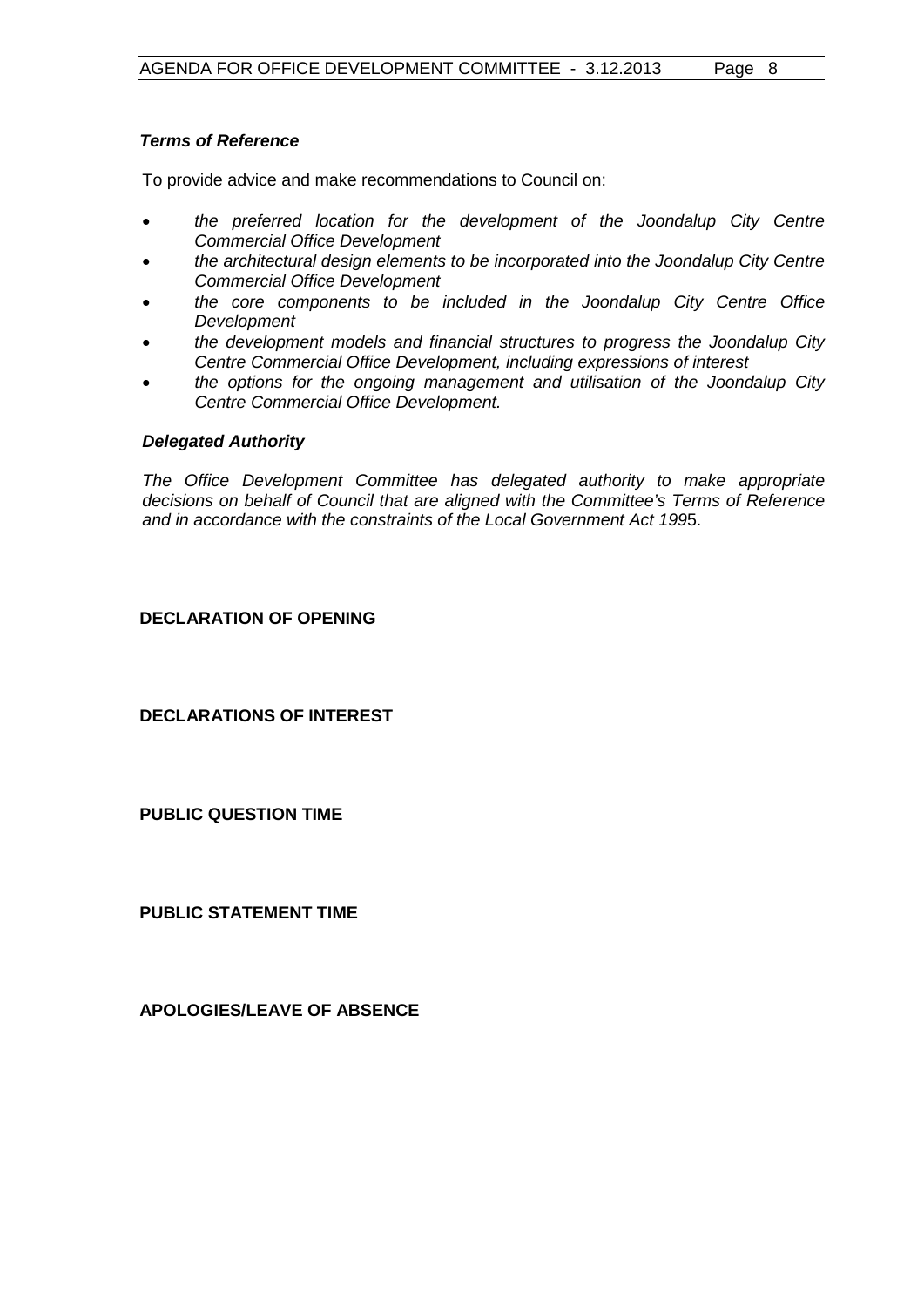## <span id="page-8-0"></span>**CONFIRMATION OF MINUTES**

MINUTES OF THE OFFICE DEVELOPMENT COMMITTEE HELD 25 JULY 2013

## **RECOMMENDATION**

**That the minutes of the meeting of the Office Development Committee held on 25 July 2013 be confirmed as a true and correct record.**

# MINUTES OF THE SPECIAL OFFICE DEVELOPMENT COMMITTEE HELD 5 NOVEMBER 2013

#### **RECOMMENDATION**

**That the minutes of the special meeting of the Office Development Committee held on 5 November 2013 be confirmed as a true and correct record.**

#### <span id="page-8-1"></span>**ANNOUNCEMENTS BY THE PRESIDING MEMBER WITHOUT DISCUSSION**

# <span id="page-8-2"></span>**IDENTIFICATION OF MATTERS FOR WHICH THE MEETING MAY BE CLOSED TO THE PUBLIC**

Item 1 – Confidential - Joondalup City Centre Commercial Office Development - Progress Report.

<span id="page-8-3"></span>**PETITIONS AND DEPUTATIONS**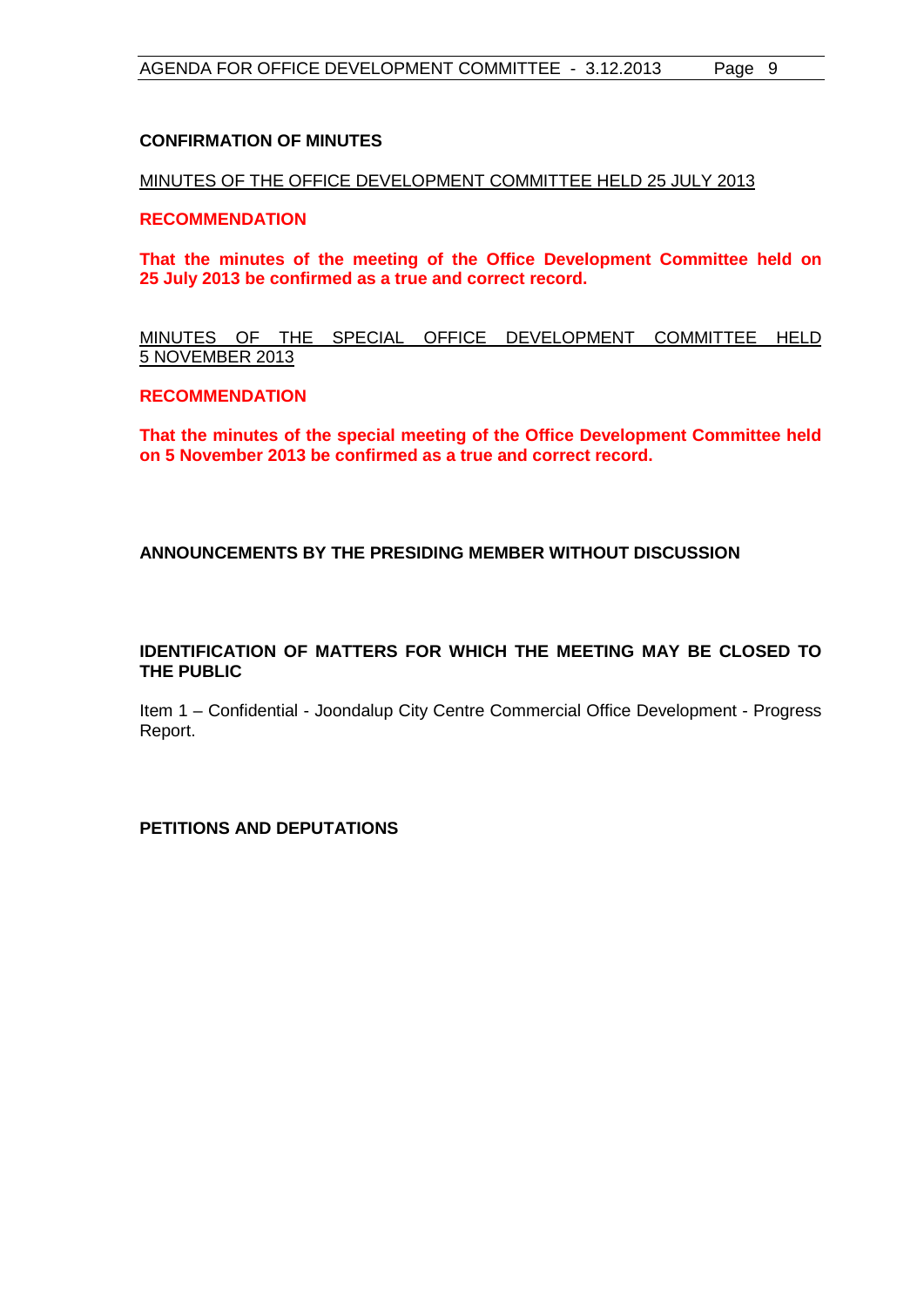# <span id="page-9-0"></span>**REPORTS**

# <span id="page-9-1"></span>**ITEM 1 CONFIDENTIAL - JOONDALUP CITY CENTRE COFFICE DEVELOPMENT PROGRESS REPORT**

| WARD | North Ward |
|------|------------|
|      |            |

**RESPONSIBLE** Mr Garry Hunt **DIRECTOR** Office of the CEO

**FILE NUMBER** 103036

**ATTACHMENT** Nil

**AUTHORITY / DISCRETION** Information - includes items provided to Council for information purposes only that do not require a decision of Council (that is for 'noting').

This Report is confidential in accordance with section 5.23(2)(d) of the *Local Government Act 1995*, which also permits the meeting to be closed to the public for business relating to the following:

*Legal advice obtained, or which may be obtained, by the local government, and which relates to a matter discussed at the meeting.*

A full report is provided to Elected Members under separate cover. The report is not for publication.